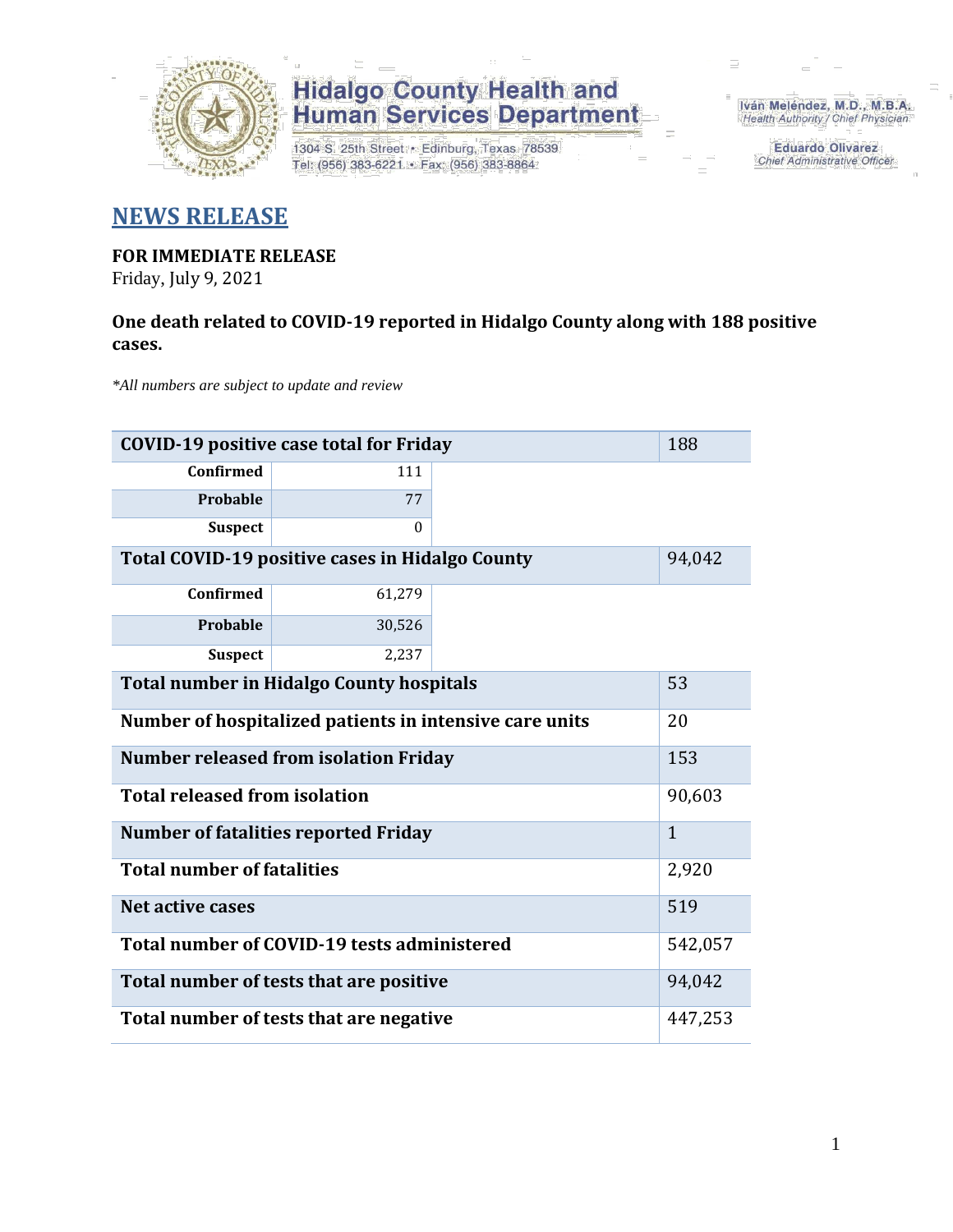

1304 S. 25th Street · Edinburg, Texas 78539 Tel: (956) 383-6221 · Fax: (956) 383-8864

Iván Meléndez, M.D., M.B.A. Health Authority / Chief Physician

> **Eduardo Olivarez Chief Administrative Officer**

*Hidalgo County uses the case status definition provided by the Texas Department of State Health Service's 2020 Epi Case Criteria Guide revised November 2020.*

- *1. Confirmed: A person who has tested positive through a molecular or PCR (oral or nasal swabs) test that looks for the presence of the virus's genetic material.*
- *2. Probable: A person who meets presumptive laboratory evidence through detection of COVID-19 by antigen test in a respiratory specimen.*
- *3. Suspect: A person who meets supported laboratory evidence through detection of specific antibodies in serum, plasma, whole body, and no prior history of being confirmed or probable case.*

*For more information of case status definition for COVID-19, please refer to:*

[https://www.dshs.state.tx.us/IDCU/investigation/epi-case-criteria-guide/2020-Epi-Case-Criteria-](https://www.dshs.state.tx.us/IDCU/investigation/epi-case-criteria-guide/2020-Epi-Case-Criteria-Guide.pdf)[Guide.pdf](https://www.dshs.state.tx.us/IDCU/investigation/epi-case-criteria-guide/2020-Epi-Case-Criteria-Guide.pdf)

The death includes:

|  |  | Age Gender   | City    |  |
|--|--|--------------|---------|--|
|  |  | 60s   Female | Weslaco |  |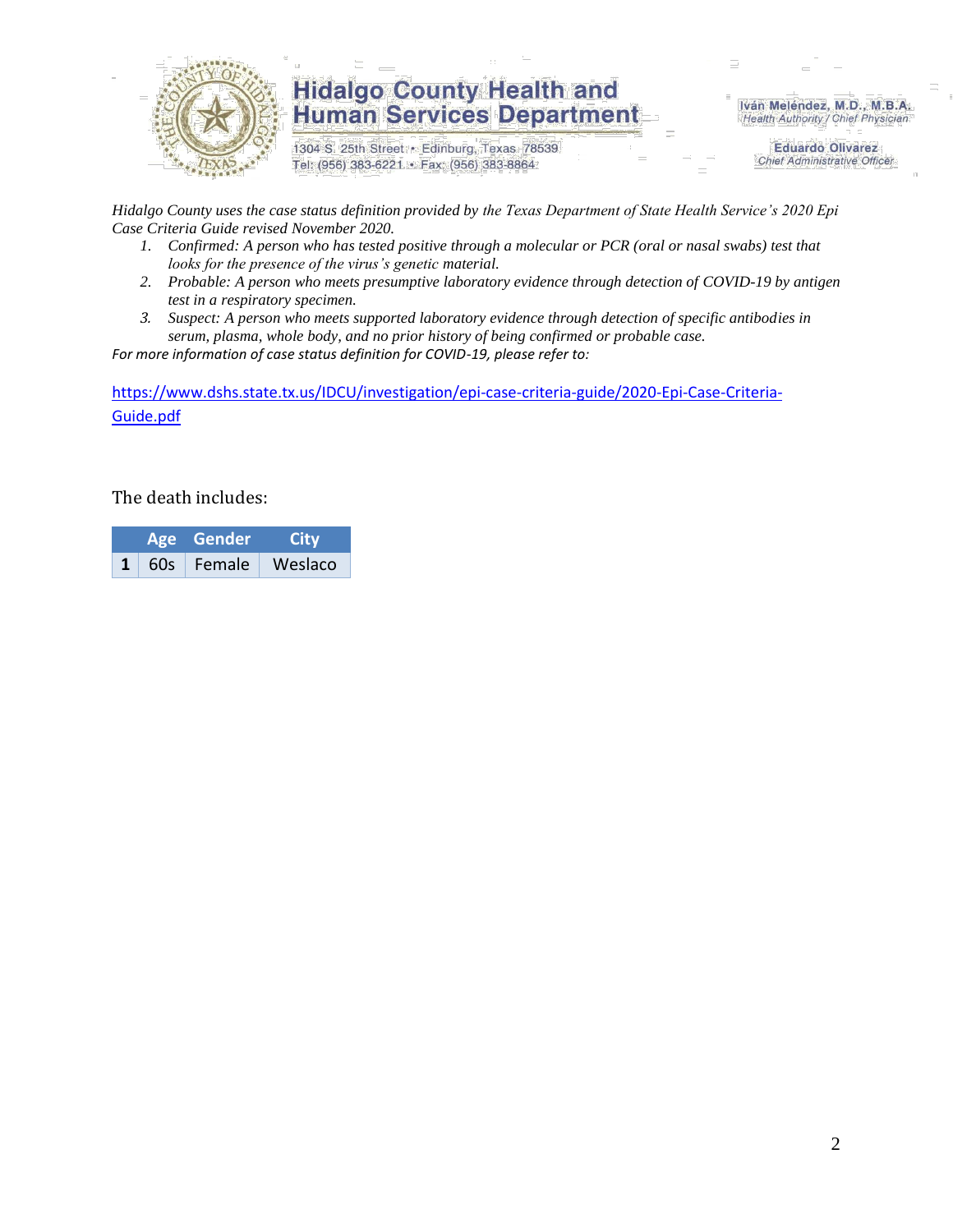

1304 S. 25th Street • Edinburg, Texas 78539<br>Tel: (956) 383-6221 • Fax: (956) 383-8864

Iván Meléndez, M.D., M.B.A.<br>Health Authority / Chief Physician

**Eduardo Olivarez** Chief Administrative Officer

#### Friday, July 9, 2021 positive cases include:

|              | <b>Age Range</b> | <b>Gender</b> | <b>City</b> |     | <b>Age Range</b> | <b>Gender</b>                                                                                              | <b>City</b> |
|--------------|------------------|---------------|-------------|-----|------------------|------------------------------------------------------------------------------------------------------------|-------------|
| $\mathbf{1}$ | $0 - 19$         | M             | Alamo       | 95  | 40s              | M                                                                                                          | McAllen     |
| 2            | 20s              | F             | Alamo       | 96  | 40s              | M                                                                                                          | McAllen     |
| 3            | 20s              | F             | Alamo       | 97  | 40s              | ${\sf M}$                                                                                                  | McAllen     |
| 4            | 30 <sub>s</sub>  | M             | Alamo       | 98  | 40s              | M                                                                                                          | McAllen     |
| 5            | 30 <sub>s</sub>  | F             | Alamo       | 99  | 40s              | F                                                                                                          | McAllen     |
| 6            | 40s              | F             | Alamo       | 100 | 60s              | F                                                                                                          | McAllen     |
| 7            | 50s              | F             | Alamo       | 101 | 60s              | ${\sf M}$                                                                                                  | McAllen     |
| 8            | 20s              | F             | Alton       | 102 | $70+$            | $\mathsf F$                                                                                                | McAllen     |
| 9            | 20s              | F             | Alton       | 103 | 30 <sub>s</sub>  | F                                                                                                          | Mercedes    |
| 10           | 30s              | M             | Alton       | 104 | 30s              | M                                                                                                          | Mercedes    |
| 11           | 20s              | M             | Donna       | 105 | 40s              | M                                                                                                          | Mercedes    |
| 12           | 20s              | F             | Donna       | 106 | $0 - 19$         | M                                                                                                          | Mission     |
| 13           | 20s              | M             | Donna       | 107 | $0 - 19$         | $\mathsf F$                                                                                                | Mission     |
| 14           | 20s              | F             | Donna       | 108 | $0 - 19$         | F                                                                                                          | Mission     |
| 15           | 30 <sub>s</sub>  | M             | Donna       | 109 | 20s              | ${\sf M}$                                                                                                  | Mission     |
| 16           | 30s              | F             | Donna       | 110 | 20s              | F                                                                                                          | Mission     |
| 17           | 30 <sub>s</sub>  | M             | Donna       | 111 | 20s              | ${\sf M}$                                                                                                  | Mission     |
| 18           | 40s              | F             | Donna       | 112 | 20s              | F                                                                                                          | Mission     |
| 19           | $70+$            | F             | Donna       | 113 | 20s              | F                                                                                                          | Mission     |
| 20           | $0 - 19$         | F             | Edinburg    | 114 | 20s              | M                                                                                                          | Mission     |
| 21           | $0 - 19$         | M             | Edinburg    | 115 | 20s              | ${\sf M}$                                                                                                  | Mission     |
| 22           | $0 - 19$         | F             | Edinburg    | 116 | 20s              | M                                                                                                          | Mission     |
| 23           | 20s              | M             | Edinburg    | 117 | 30 <sub>s</sub>  | M                                                                                                          | Mission     |
| 24           | 20s              | М             | Edinburg    | 118 | 30 <sub>s</sub>  | F                                                                                                          | Mission     |
| 25           | 20s              | ${\sf M}$     | Edinburg    | 119 | 30 <sub>s</sub>  | ${\sf M}$                                                                                                  | Mission     |
| 26           | 20s              | M             | Edinburg    | 120 | 30 <sub>s</sub>  | F                                                                                                          | Mission     |
| 27           | 20s              | F             | Edinburg    | 121 | 30 <sub>s</sub>  | M                                                                                                          | Mission     |
| 28           | 20s              | М             | Edinburg    | 122 | 30 <sub>s</sub>  | F                                                                                                          | Mission     |
| 29           | 20s              | M             | Edinburg    | 123 | 30 <sub>s</sub>  | $\mathsf{M}% _{T}=\mathsf{M}_{T}\!\left( a,b\right) ,\ \mathsf{M}_{T}=\mathsf{M}_{T}\!\left( a,b\right) ,$ | Mission     |
| 30           | 30s              | M             | Edinburg    | 124 | 30s              | M                                                                                                          | Mission     |
| 31           | 30 <sub>s</sub>  | F             | Edinburg    | 125 | 30 <sub>s</sub>  | F                                                                                                          | Mission     |
| 32           | 30s              | M             | Edinburg    | 126 | 30s              | F                                                                                                          | Mission     |
| 33           | 30 <sub>s</sub>  | M             | Edinburg    | 127 | 30 <sub>s</sub>  | F                                                                                                          | Mission     |
| 34           | 30s              | F             | Edinburg    | 128 | 30s              | М                                                                                                          | Mission     |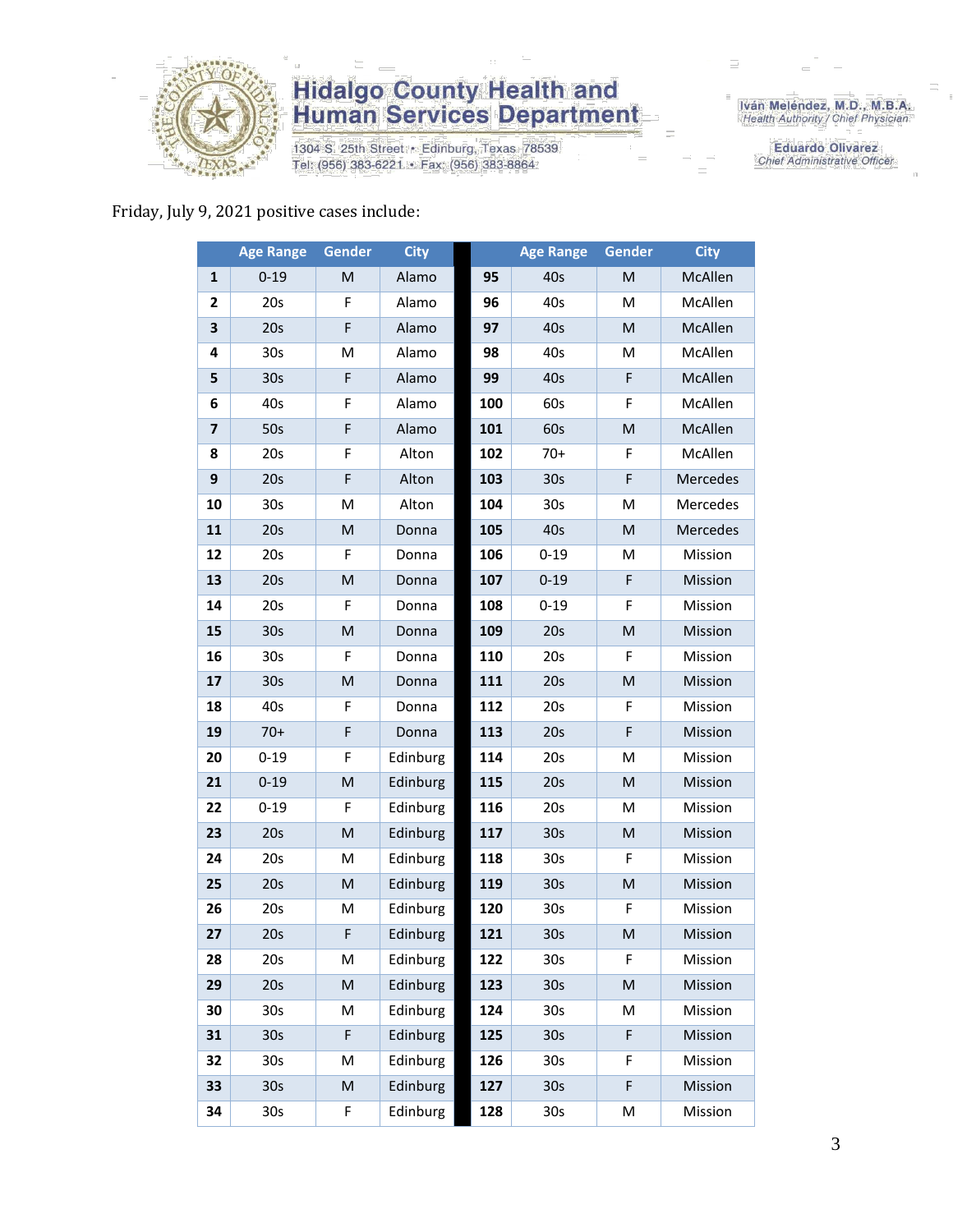

1304 S. 25th Street • Edinburg, Texas 78539<br>Tel: (956) 383-6221 • Fax: (956) 383-8864

Iván Meléndez, M.D., M.B.A.<br>Health Authority / Chief Physician

**Eduardo Olivarez** Chief Administrative Officer

| 35 | 30s             | F         | Edinburg | 129 | 30s             | F                                                                                                          | <b>Mission</b> |
|----|-----------------|-----------|----------|-----|-----------------|------------------------------------------------------------------------------------------------------------|----------------|
| 36 | 30s             | M         | Edinburg | 130 | 30s             | M                                                                                                          | Mission        |
| 37 | 30s             | F         | Edinburg | 131 | 30s             | F                                                                                                          | Mission        |
| 38 | 30 <sub>s</sub> | M         | Edinburg | 132 | 40s             | F                                                                                                          | Mission        |
| 39 | 30 <sub>s</sub> | F         | Edinburg | 133 | 40s             | ${\sf M}$                                                                                                  | Mission        |
| 40 | 30 <sub>s</sub> | M         | Edinburg | 134 | 40s             | F                                                                                                          | Mission        |
| 41 | 50s             | F         | Edinburg | 135 | 40s             | F                                                                                                          | Mission        |
| 42 | 50s             | M         | Edinburg | 136 | 40s             | M                                                                                                          | Mission        |
| 43 | 60s             | ${\sf M}$ | Edinburg | 137 | 50s             | $\mathsf F$                                                                                                | Mission        |
| 44 | $0 - 19$        | M         | Hidalgo  | 138 | 50s             | M                                                                                                          | Mission        |
| 45 | 20s             | F         | Hidalgo  | 139 | $0 - 19$        | F                                                                                                          | Pharr          |
| 46 | 30 <sub>s</sub> | F         | Hidalgo  | 140 | $0 - 19$        | F                                                                                                          | Pharr          |
| 47 | 40s             | F         | Hidalgo  | 141 | $0 - 19$        | ${\sf M}$                                                                                                  | Pharr          |
| 48 | $70+$           | M         | Hidalgo  | 142 | $0 - 19$        | F                                                                                                          | Pharr          |
| 49 | $0 - 19$        | F         | McAllen  | 143 | $0 - 19$        | F                                                                                                          | Pharr          |
| 50 | $0 - 19$        | M         | McAllen  | 144 | $0 - 19$        | M                                                                                                          | Pharr          |
| 51 | $0 - 19$        | F         | McAllen  | 145 | 20s             | M                                                                                                          | Pharr          |
| 52 | $0 - 19$        | F         | McAllen  | 146 | 30s             | F                                                                                                          | Pharr          |
| 53 | $0 - 19$        | M         | McAllen  | 147 | 30 <sub>s</sub> | ${\sf M}$                                                                                                  | Pharr          |
| 54 | $0 - 19$        | M         | McAllen  | 148 | 30s             | M                                                                                                          | Pharr          |
| 55 | $0 - 19$        | F         | McAllen  | 149 | 30 <sub>s</sub> | $\mathsf{M}% _{T}=\mathsf{M}_{T}\!\left( a,b\right) ,\ \mathsf{M}_{T}=\mathsf{M}_{T}\!\left( a,b\right) ,$ | Pharr          |
| 56 | $0 - 19$        | F         | McAllen  | 150 | 30 <sub>s</sub> | M                                                                                                          | Pharr          |
| 57 | $0 - 19$        | F         | McAllen  | 151 | 30 <sub>s</sub> | F                                                                                                          | Pharr          |
| 58 | $0 - 19$        | F         | McAllen  | 152 | 30s             | F                                                                                                          | Pharr          |
| 59 | $0 - 19$        | F         | McAllen  | 153 | 30 <sub>s</sub> | ${\sf M}$                                                                                                  | Pharr          |
| 60 | $0 - 19$        | M         | McAllen  | 154 | 30s             | M                                                                                                          | Pharr          |
| 61 | $0 - 19$        | M         | McAllen  | 155 | 30 <sub>s</sub> | F                                                                                                          | Pharr          |
| 62 | $0 - 19$        | M         | McAllen  | 156 | 40s             | F                                                                                                          | Pharr          |
| 63 | $0 - 19$        | M         | McAllen  | 157 | 30 <sub>s</sub> | M                                                                                                          | San Juan       |
| 64 | $0 - 19$        | Μ         | McAllen  | 158 | 30s             | F                                                                                                          | San Juan       |
| 65 | $0 - 19$        | F         | McAllen  | 159 | 30 <sub>s</sub> | F                                                                                                          | San Juan       |
| 66 | 20s             | Μ         | McAllen  | 160 | 30s             | F                                                                                                          | San Juan       |
| 67 | 20s             | M         | McAllen  | 161 | 40s             | F                                                                                                          | San Juan       |
| 68 | 20s             | Μ         | McAllen  | 162 | 40s             | F                                                                                                          | San Juan       |
| 69 | 20s             | F         | McAllen  | 163 | $70+$           | F                                                                                                          | San Juan       |
| 70 | 30 <sub>s</sub> | М         | McAllen  | 164 | $70+$           | М                                                                                                          | San Juan       |